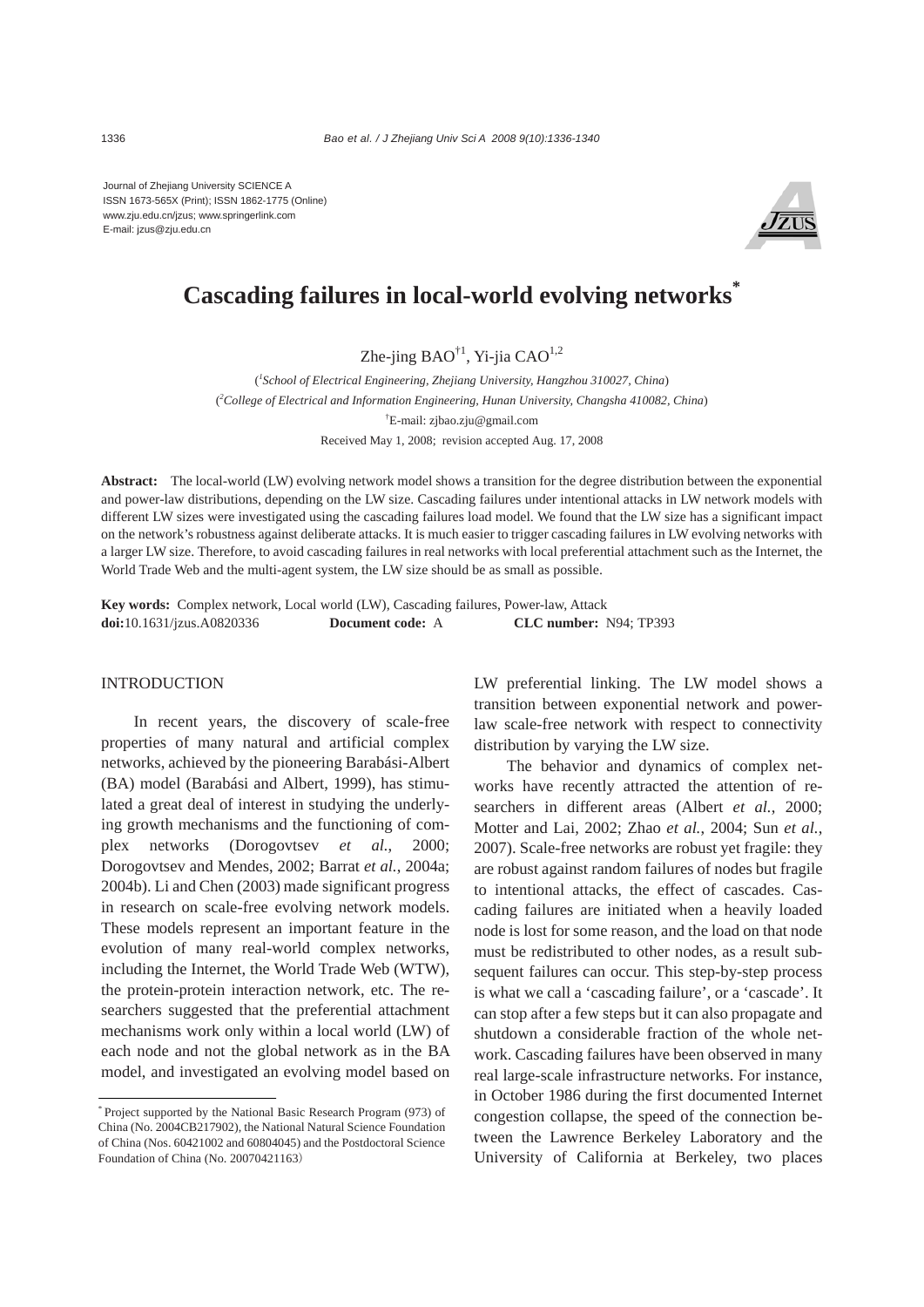separated by only 200 m, dropped by a factor 100 (Jacobson, 1988; Guimerà *et al.*, 2002). On 14 August 2003 an initial disturbance in Ohio triggered the largest blackout in U.S. history, in which millions of people remained without electricity for as long as 15 h (Glanz and Perez-Pena, 2003). Cascading failures in complex networks, caused by either random breakdowns or intentional attacks, have been studied (Crucitti *et al.*, 2004; Zhao *et al.*, 2005; Lai *et al.*, 2005; Xu and Wang, 2005; Wu *et al*., 2006). Such studies have focused mainly on the properties of the scale-free networks and Erdös-Rényi (ER) random graphs, showing that the removal of a group of nodes altogether can have important consequences. Sun *et al.* (2007) presented only a static analysis on the topological aspects of the LW networks' response under node removal, without considering the effect of cascading failures. To our knowledge, there are no publications concerning cascading failures in LW evolving networks. The robustness of networks generated by the LW model, which is a measure of how well these networks work under intentional attacks, is of great concern because the local preferential attachment mechanism is common to many real-life complex systems.

In this paper, based on the recently addressed problem of 'local world' and 'cascades' in complex networks, we attempt to explore the cascading failures in LW evolving networks and study the effect of LW size on cascades by introducing the cascade failures load model to the LW complex network.

## LOCAL-WORLD EVOLVING MODEL

The LW evolving network model originated from the BA scale-free model. It differs from the BA scale-free model and some other models, in that it introduces a novel preferential attachment mechanism—local preferential attachment (Li and Chen, 2003). In local preferential attachment, the linking probability between the new node and node *i* is valued only within the LW of the new node. The local preferential attachment mechanism captures the localization effect of real-world complex networks. For example, in the Internet a router in one autonomous system (AS) will favor a connection of the shortest path within the same AS (Sun *et al.*, 2007); and in the WTW an enterprise always wants to contact those companies within its relevant business fields (Xuan *et al.*, 2007). These phenomena indicate the existence of preferential attachment mechanisms within LW rather than within the whole network.

The iterative algorithm of an LW evolving model, proposed by Li and Chen (2003), is described as follows:

(1) Growth: starting from a small number  $m_0$  of isolated nodes, at each time step *t*, add a new node with *m* edges connecting to the network.

(2) Local preferential attachment: at each time step *t*, before connecting the new incoming node to *m* existing nodes, randomly select *M* nodes referred to as the LW; then, add edges between the new node and *m* nodes in the LW. The linking probability between the new node and node *i* in the LW is

$$
\Pi_{\text{loc}}(i) = \frac{M}{m_0 + t} \frac{k_i}{\sum_{\text{loc}} k_j}.
$$
 (1)

After *T* steps (the designed total iteration steps), the algorithm results in a connected network with  $N=m_0+T$  nodes and  $E=mT$  links. Thus, the average node degree is <*k*>=2*m*.

According to the algorithm above, the parameter *M* contributes to the connectivity pattern of the final network. It is obvious that at every time step *t*, with respect to *M* there are two limiting cases in the LW evolving network model:  $M=m$  and  $M=t+m_0$ .

Case A: *M*=*m*<<*T*. In this limiting case, the preferential attachment in the LW does not take effect; at the same time, the LW is randomly selected. Consequently, the model results in an exponentially decayed degree distribution, as  $P(k) \sim e^{-k/m}$ .

Case B:  $M \geq t+m_0$ . In this special case, at each time step, the LW is the same as the whole network. Hence, the LW model reduces to a BA scale-free model with  $P(k) \sim k^{-3}$ .

Li and Chen (2003) have given the analytical expression of degree distribution based on the mean-field theory for the LW model. Varying LW size *M*, the model shows a transition for degree distribution between the exponential and power-law distributions. Especially when  $m \ll M \ll m_0 + t$ , the model can follow a power-law degree distribution as the BA scale-free model.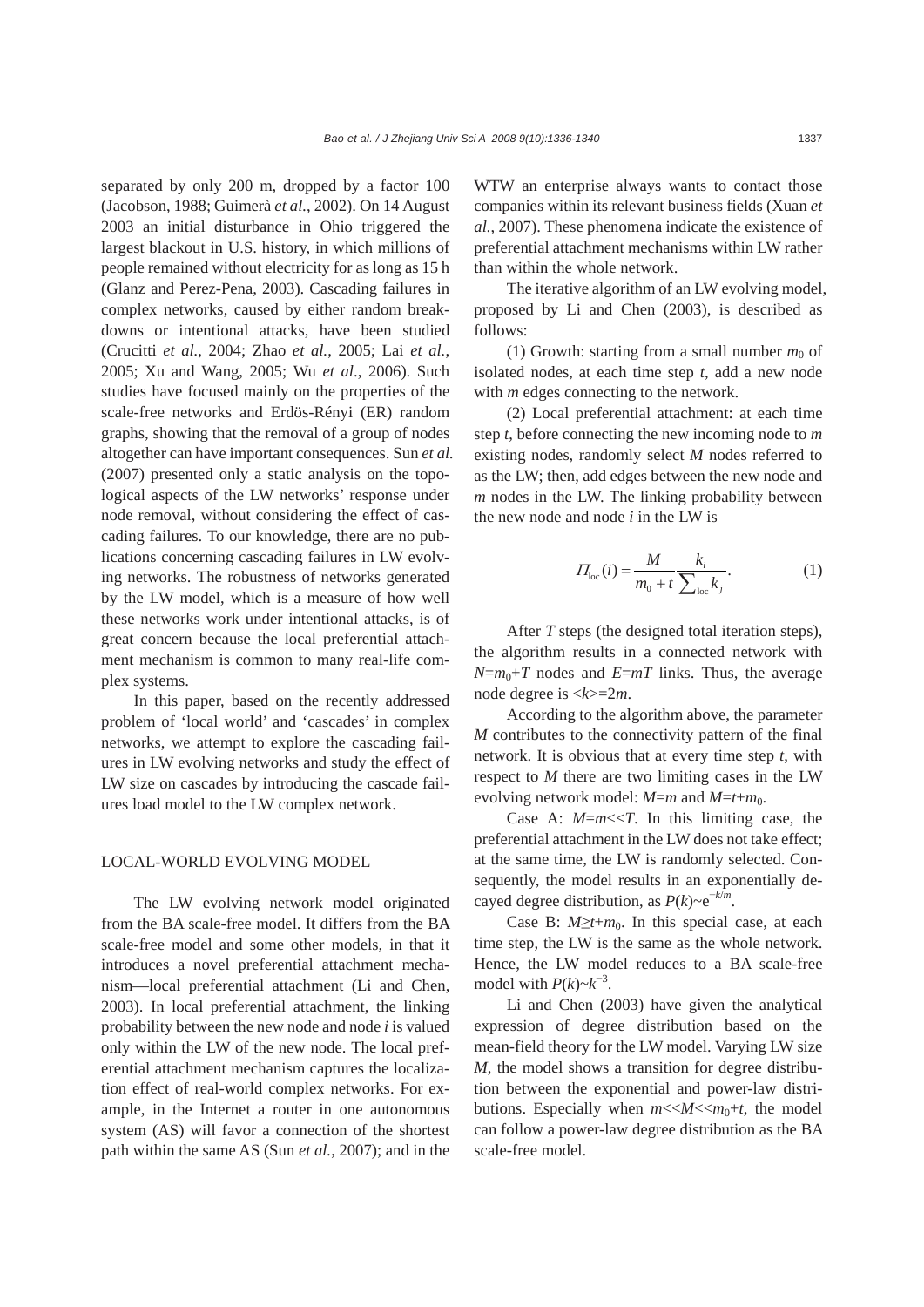# CASCADING FAILURES LOAD MODEL FOR THE LOCAL-WORLD MODEL

We consider the model of overload failures introduced by Motter and Lai (2002). For a given network *W*, suppose that at each time step one unit of a physical quantity, a so-called 'packet' (which can be information, energy, etc.) is sent from node *i* to node *j*, for every ordered pair of nodes (*i*, *j*) belonging to the same connected component of *W*. We assume that the packet is transmitted along the shortest path connecting nodes *i* and *j*. If there is more than one shortest path connecting two given nodes, the packet is divided evenly at each branching point (Motter, 2004). The load  $L_k$  on a node  $k$  is the total amount of packets passing that node per unit of time. Let  $S_k$ denote the connected component of node *k* and  $L_k^{(i,j)}$ denote the contribution of the ordered pair (*i*, *j*) to the load on *k*. The load on node *k* is then

$$
L_k = \sum_{i,j} L_k^{(i,j)},\tag{2}
$$

where the sum is over all ordered pairs of nodes in *Sk*. Each node  $k$  is assigned a finite capacity  $C_k$ . The capacity of a node is the maximum load that the node can handle. In man-made networks, the capacity is severely limited by cost. The node operates in a normal state if  $L_k \leq C_k$ ; otherwise the node is assumed to fail and is removed from the network. Now consider that *W*=*W*(0) is an initially connected network. The initial load  $L_k = L_k(0)$  is given by Eq.(2) with  $S_k = W(0)$ . It is natural to assume that the capacity  $C_k$  of node *k* is proportional to its initial load  $L_k(0)$ :

$$
C_k = (1 + \alpha)L_k(0), \quad k = 1, 2, ..., N,
$$
 (3)

where  $\alpha \geq 0$  is the tolerance parameter, and *N* is the number of nodes in the network.

A cascade can be regarded as a step-by-step process, initiated by an intentional attack. We start with *W*=*W*(0) at time 0. The condition *α*≥0 guarantees that all nodes of *W*(0) operate in normal states. It is assumed that a deliberate attack on the node with the largest load is performed at time 1. Thus, the removal of the node changes the distribution of the shortest paths. As a result, the loads of a fraction of nodes increase and become larger than their corresponding capacities, and then these overloaded nodes are

removed simultaneously from *W*(0) and the resulting network is denoted by *W*(1). The removals lead to a global redistribution of loads among the remaining nodes in the network. Consequently, the updated load  $L_k(1)$  on node *k* of  $W(1)$  may become larger than the capacity  $C_k$ . A new round of the removal of the overloaded nodes from *W*(1) occurs and the resulting network is denoted by *W*(2), and so on. This cascading process stops at time *n* when the loads of all nodes of *W*(*n*) satisfy  $L_k(n) \leq C_k$ .

Usually, the propagation of cascading failures is investigated to demonstrate a network's robustness against deliberate attacks. The LW size *M* contributes to the connectivity pattern of the network, and therefore probably has a significant impact on the propagation of cascading failures. Furthermore, from the cascading failures load model, we can see that the damage size of a cascading failure is closely related to the tolerance parameter  $\alpha$ . In the following, we will discuss the relationship between the cascading failures of the LW network and the model parameters *M* and  $\alpha$  by simulation. The damage caused by a cascade is quantified by measuring three kinds of properties as follows:

(1) The relative size *S* of the largest connected component, defined as

$$
S=N'\!N,\tag{4}
$$

where *N* and *N'* are the number of nodes in the largest component before and after the cascade, respectively.

(2) The properties of isolated clusters, including the total number  $N_s$  of isolated clusters and the average size <*s*> of isolated clusters that break off the main network.

(3) The global efficiency *e* of the unconnected network, defined as the average of the efficiencies over all couples of nodes:

$$
e = \frac{1}{N(N-1)} \sum_{i \neq j} \frac{1}{d_{ij}},
$$
\n(5)

where  $d_{ij}$  is the shortest path length between nodes  $i$ and *j*, and *N* is the number of nodes in the network. If there is no path between *i* and *j*,  $d_{ij}$ =+∞.

We will investigate how the model parameters *M* and  $\alpha$  affect these four measured quantities *S*,  $N_s$ , <*s*> and *e* when an LW evolving network is deliberately attacked.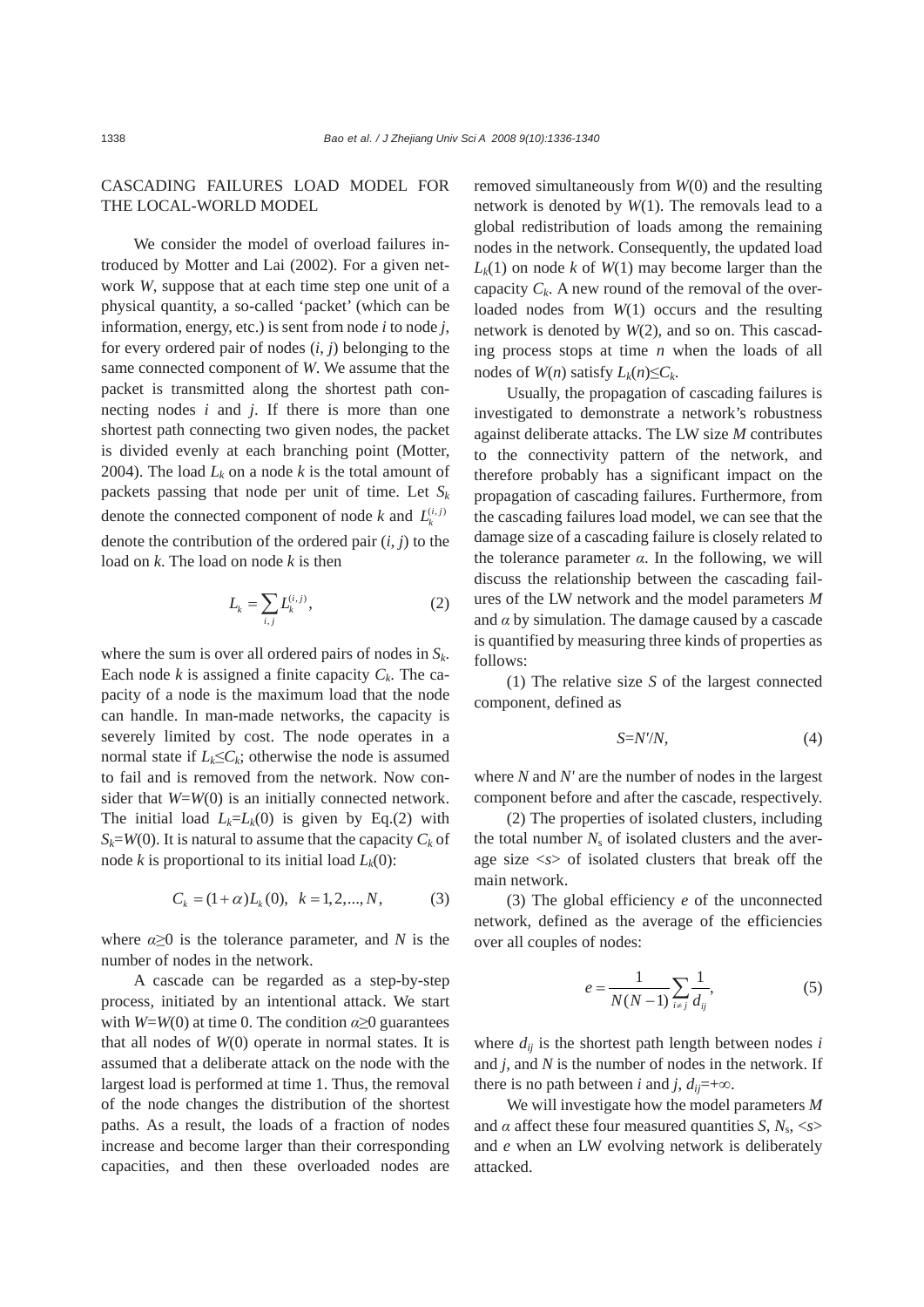In simulation, cascading failures are triggered by removing the node with the largest load. We performed numerical simulations with different parameter values of *N*,  $m_0$ ,  $m$ , *M* and  $\alpha$ . Here, we show the simulation results with  $m_0=m=2$ ,  $N=2000$  and different values of *M* and *α*, i.e., *M*=2, 10, 20, 100, 200, 2000 and *α*=0, 0.1, 0.2, ..., 0.9. The relative size *S* of the largest connected component, the global efficiency *e* of the network, the average size <*s*> and the total number  $N_s$  of isolated clusters are shown in Figs.1, 2, 3 and 4, respectively, to characterize the cascading failures.

Fig.1 shows the transitional cascading failure behaviors of the LW model with different LW sizes *M* under a deliberate attack. With the same *M* the relative size *S* of the largest connected component increases as  $\alpha$  increases, which is in agreement with intuition. With the same  $\alpha$ , the measured quantity *S* increases as *M* decreases. This result is reasonable because the network becomes more and more homogeneous with the decrease of *M*. Thereby, the network becomes more and more robust against the deliberate attack.



**Fig.1 Relative size of the largest connected component under deliberate attack vs the tolerance parameter** *α*



**Fig.3 Average size of isolated clusters under deliberate attack vs the tolerance parameter** *α*

Fig.2 also illustrates the conclusion that with the same  $\alpha$  the scale of damage caused by cascading failures decreases in terms of global efficiency, as *M* decreases. The transitional cascading failure behaviors of the LW model are somewhat different from those in Fig.1 when  $\alpha \geq 0.7$ . The reason is that in the cases of *M*=2, 10 the largest connected component is larger than 0.9 when *α*≥0.7. Then the zero efficiencies of node pairs with no path connecting them contribute less to the global efficiency *e*. Consequently the global efficiency *e* depends mainly on the largest connected component, and the efficiency of the largest connected component increases with the increase of *M*, determined by the statistical property of the LW evolving model.

As shown in Fig.3, when *M*=2, 10 the average size <*s*> of isolated clusters fluctuates a little; and when *M*≥20 with the increase of *α* from 0 to 0.9, <*s*> first increases to a peak value when  $\alpha$ =0.1, and then decreases. We first discuss the cases of  $\alpha=0$  and  $\alpha=0.9$ . At  $\alpha=0$ , the scale of damage caused by cascading failure is very large and the relative size *S* of the largest connected component is almost equal to 0



**Fig.2 Global efficiency of the unconnected network under deliberate attack vs the tolerance parameter** *α*



**Fig.4 Total number of isolated clusters under deliberate attack vs the tolerance parameter** *α*